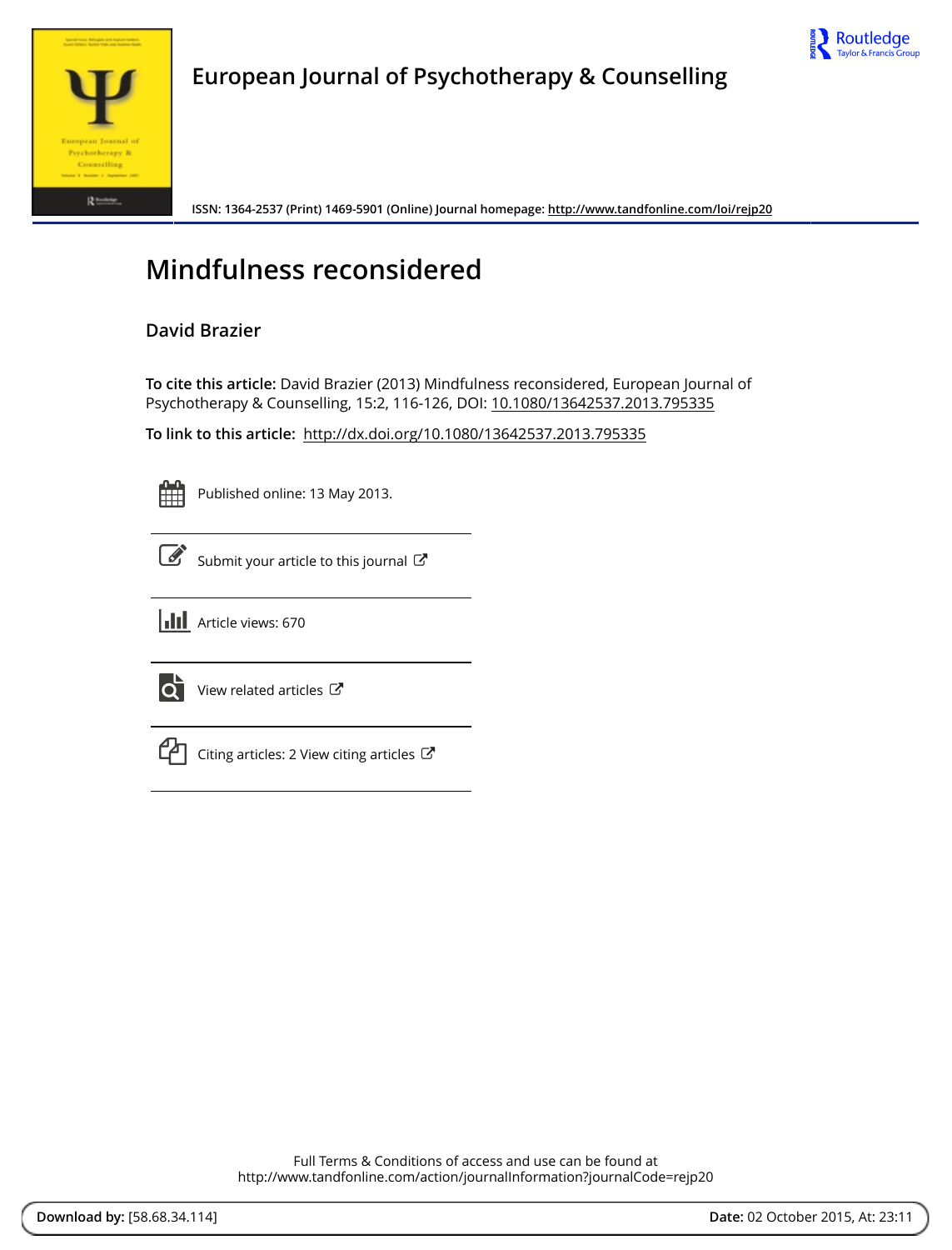### Mindfulness reconsidered

David Brazier\*

Instituto Terapia Zen Internacional, Sevilla, Espana (Received 12 March 2013; final version received 28 March 2013)

Mindfulness has recently become a popular addition to the range of methods available to counsellors and psychotherapists, especially in the field of stress reduction but is the method being over-sold? This article reviews the origins of mindfulness, attempts a balanced review of what mindfulness is and is not good for, looks at the question of whether the meaning of the term has mutated or suffered dilution as its popularity has grown and considers what that popularity and possible mutation tell us about the current state of thinking in the psychotherapy field. In the process, it puts the usefulness and nature of mindfulness in a new perspective, challenging a number of commonly held contemporary views on the subject.

Keywords: mindfulness; psychotherapy; buddhist philosophy; awareness

La concentración consciente ha venido a ser recientemente una adición popular a un rango de métodos a la disposición de psicoterapeutas y orientadores psicológicos, especialmente en el campo de la reducción del estrés, sin embargo nos preguntamos si el método ha sido sobre-valorado. Este artículo revisa el origen de la concentración consciente, intenta revisar en qué consiste y su utilidad, trata de responder la pregunta acerca de si el significado del término ha cambiado o ha sufrido una dilución en razón de su creciente popularidad y posible mutación, y considera qué nos dicen estos hechos acerca del estado actual de su uso en el campo psicoterapéutico. En el proceso, se coloca la utilidad y la naturaleza de la concentración consciente en una nueva perspectiva, cuestionando un número de puntos de vista comúnmente sostenidos acerca del concepto.

Palabras clave: concentración consciente; psicoterapia; filosofía budista; consciencia

Mindfulness è recentemente diventata un'aggiunta popolare alla gamma dei metodi disponibili per counsellor e psicoterapeuti, soprattutto nel campo della riduzione dello stress, ma il metodo è stato iper promosso? Questo studio esamina le origini della mindfulness, tenta una recensione equilibrata per ciò che mindfulness sia utile o meno, esamina la questione del mutamento o meno del significato del termine o se ha sofferto una diluizione mentre la sua popolarità è cresciuta e considera in che modo ci informa la popolarità e la possibile mutazione sullo stato corrente di pensiero nel campo della psicoterapia.

<sup>\*</sup>Email: dharmavidya@amidatrust.com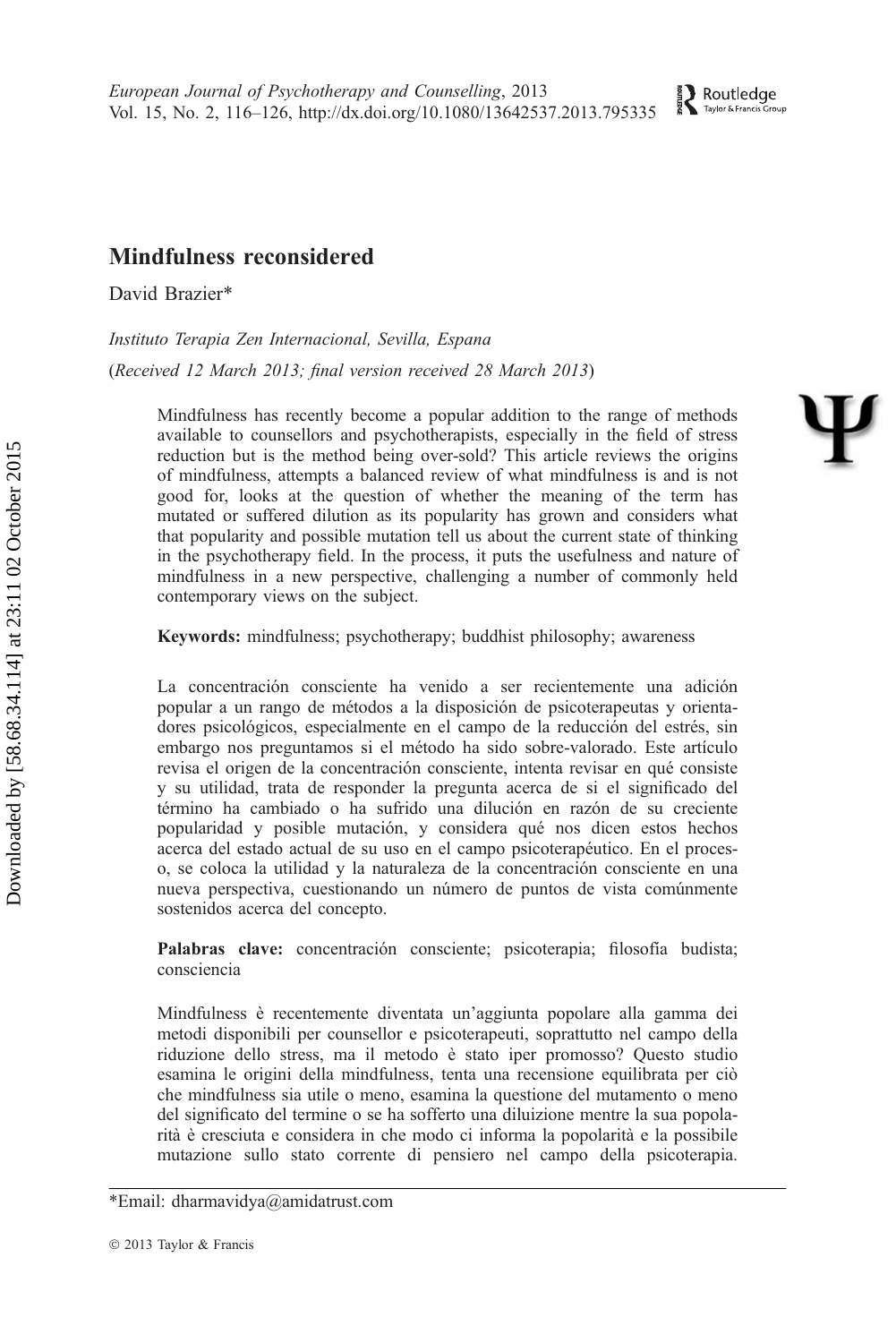Durante il processo si pone l'utilità e la natura della mindfulness in una nuova prospettiva, contestando un numero di punti di vista contemporanei diffusi sull'argomento.

Parole chiavi: mindfulness; psicoterapia; filosofia buddista; consapevolezza

La pratique de pleine conscience a récemment été ajoutée aux méthodes mises à la disposition des psychothérapeutes, en particulier dans les cas de réduction du stress, mais cette méthode n'est-elle pas sur-vendue? Cet article examine les origines de la pleine conscience, tente de passer en revue ce pour quoi la pleine conscience est indiquée ou non, se demande si le sens de ce terme a muté ou souffert de dilution en raison de sa popularité grandissante et se demande ce que cette popularité et la possible mutation nous disent de l'état actuel de la pensée en psychothérapie. Dans le même temps, cet article donne à l'utilité et à la nature de la pleine conscience une nouvelle perspective, questionnant un certain nombre d'idées reçues sur le sujet.

Mots-clés: pleine conscience; psychothérapie; philosophie bouddhiste; prise de conscience

The term mindfulness has recently come into general circulation in the psychotherapy world. Its origins lie in the interest that psychologically minded people have had in the contribution that can be made to our field by research into Buddhist materials, an interest that sees Buddhist psychology as a discipline in its own right and Buddhist psychotherapy as a natural application thereof (Brazier, 2003; de Silva, 1979; Epstein, 1995; Kaklauskas, Nimanheminda, Hoffman, & Jack, 2008). I have contributed to this process myself in various books and articles (Brazier, 1995, 1997). Mindfulness is one item from this voluminous source that has caught on. The fact that it specifically has done so may tell us something about the contemporary condition of Western thinking and culture, which is increasingly focussed on finding technical solutions to utilitarian problems and also on seeking comfort and stress-reduction, while being less oriented towards questions of wider purpose and meaning.

Mindfulness, as the term is now used, refers to a set of techniques in which one gives deliberate sustained attention to presently occurring ambient, somatic or subjective phenomena. One of the most widely used sub-techniques is the bodyscan (Kabet-Zinn, 1994, 2005). It seems that modern people have commonly lost touch with their bodies and need teaching to pay attention to sensations, thoughts and feelings as they occur and to do so in a less judgemental manner. Have we become over-socialized, enculturated into a mode of relying upon conventional categories to the exclusion of direct observation and awareness?

#### The meaning of mindfulness in context

The word mindfulness has become the standard translation of the Pali term sati, Sanskrit smriti. In its original English usage, this was a rather good translation. However, a shift of meaning seems since to have occurred as a result of a particular twist that has widely been put upon the general nature and direction of Buddhist philosophy. This twist has come about as a result of an apologetic move, using the term apologetic in its theological sense. Apologetics, in contradistinction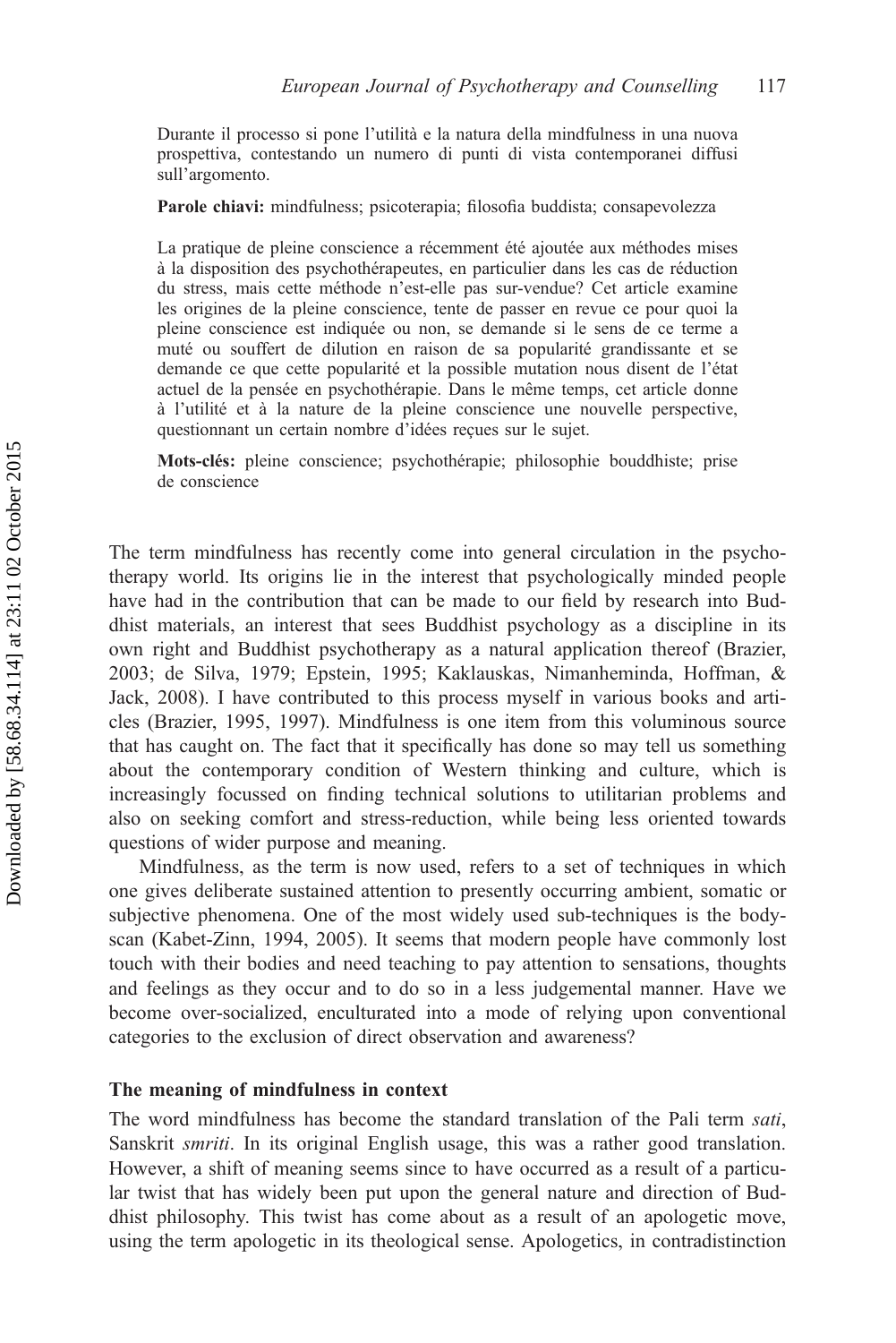to dogmatics, is the art of making a doctrine available to people by presenting it in terms that are already familiar to or popular with the audience. Apologetics generally involves some compromise between the material being presented and the established categories of the culture into which it is being introduced. Thus, Buddhism has made headway in Western society by presenting itself as less antithetic to science than other religions, more compatible with secular categories and amenable to being used as a set of self-help techniques that can be judged on their effectiveness without need for reference to faith commitment. That these claims are controversial has not impeded their popularity (Kirthisinghe, 1984; Lopez, 2008; Wallace, 2003). The idea that Buddhism has much to teach modern psychologists goes back at least as far as James (1912).

Each of these apologetic moves involves some departure from the original form and meaning: 'adapting new and unfamiliar Buddhist conceptions to more ingrained Western thought-ways, like science, renders Buddhism more popular and less exotic; it also threatens to dilute its impact and distort its content' (Verhoeven, 2001). Buddhism was not originally conceived with modern ideas about science, secularism, academic sensibilities or popular self-development in mind. Nor was the Buddha much interested in stress reduction. One of his most used words was 'Strive'. Buddhism is or was fundamentally about waking up to a radically changed perspective on life as a whole rather than the application of limited techniques to the treatment of particular ailments or tension reduction. Mindfulness, in origin, was not a treatment, and it was one dimension of such awakening. It was concerned with fundamentals rather than symptoms. We might well ask ourselves which of these modes characterises psychotherapy today.

The Buddha advocated mindfulness as means to learning, not as a treatment. It was supposed to be educational rather than medical. If it had any effect on stress, it was supposed to increase it, leading the practitioner to a direct experiential realisation of impermanence such as would impart a sense of urgency or even crisis to a life and thereby, in the best case, provoke a break-through to a more authentic life.

An effect of the Buddhist apologetic campaign in the West, which one has to allow has been rather successful in terms of generating interest and affiliation, has been that a number of key terms, of which mindfulness is a particularly striking case, have been, as it were, lifted out of their original context and significance and relocated with new associations and even new meaning.

Mindfulness was a good translation of smriti because it brings together the elements of awareness and memory in the same way as the original term does. When our parents told us to be mindful of our manners, for instance, they meant to remember and apply them. Mindfulness in its original Buddhist context had much the same import, to remember and apply the teachings, or to hold fast to what one knows, including the fruit of both present and past experience and observe how it works out in practice in one's direct experience. However, in the dislocation of the term, the element of memory seems largely to have been discarded. Why might this be? Why are we cultivating such rootlessness? Surely if a client is to get through a present difficulty, one of the things they are going to have to call upon is their past experience.

To arrive at this position, there has been a rather selective or incomplete reading of the Buddhist sources. Texts that refer to mindfulness, and notably, the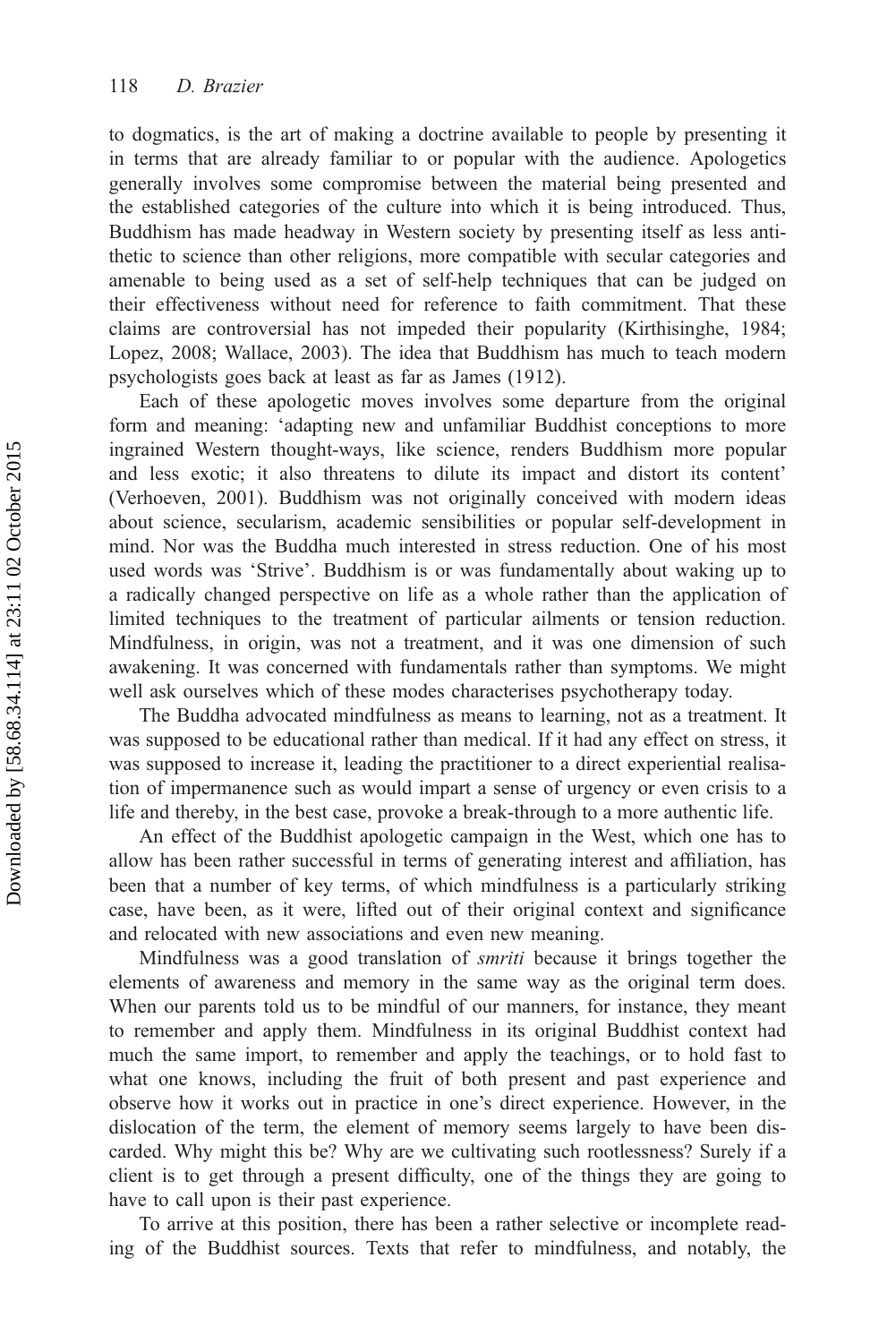much translated Mahasatipatthana-sutta (Hanh, 1990), often begin with what seem like body-awareness exercises. The Dharma of Buddha, however, can certainly be read not as asserting the nihilistic position that everything is momentary and impermanent, but rather, as becomes very clear in the Udana, (Ireland, 1997) to a heightened sense of what is impermanent and what is not. In Buddhist terms, alertness to the transient brings awareness of the unborn, the deathless, nirvana. Awareness of what does not constitute a reliable refuge adds urgency to the quest for what does.

However, the professional filter through which the material is commonly being read has no place for categories such as the unborn, the deathless or nirvana, but only for the transient phenomena that are thought to be the proper subject matter of science. The prestige of science tends to keep us focussed upon know-how and occludes questions of meaning or teleology to which science can offer no solutions. This lacuna is supposed to be filled for the modern person by a vague faith that science is, nonetheless, always just on the point of finding solutions even to such questions as the meaning of everything, and a faith that one can say without any disparagement of true science and its undoubted benefits is surely ill-founded.

There is a sharp difference of perspective between a modernist philosophy that values this worldly comfort and a former one that sought spiritual liberation no matter the struggle involved. Probably, the most important writer in the Zen tradition in the history of Japan was Eihei Dogen (1200/1253). In his master work, the Shobogenzo he summarizes the Mahasatipatthana Sutta in the following terms:

The four abodes of mindfulness: The first is the reflection that the body is not pure. The second is the reflection that feeling is suffering. The third is the reflection that mind is without constancy. The fourth is the reflection that dharmas are without self.

For him, mindfulness is a matter of 'springing forth from self-entanglement' (Nishijima & Cross, 1999, pp. 1–5). His interpretation stands in striking contrast to ideas of mindfulness as stress reduction or sensory enhancement.

#### The here and now

Dogen and other classical interpreters notwithstanding, the contemporary approach presents mindfulness as more or less synonymous with present state awareness, or what one might call here-and-now-ism. Philosophically, this is the idea that only what is in present awareness exists, a slogan that one hears increasingly. This idea, while trivially true in one sense, has a number of philosophical disadvantages that we can only hint at here. On the one hand, it carries a serious danger of undermining both forethought and responsibility, factors that both Buddhism and any serious ethics would endorse, while on the other hand, it risks invalidating romantic capacities of the human soul that are essential to its nobility of spirit. Here, we shall be concerned with the matter both philosophically and psychologically as, although the latter is our prime concern, the former can inform us in important ways.

It is, of course, true that a practitioner of Buddhist meditation and a practitioner of psychotherapy share a need to be acutely conscious of detail and process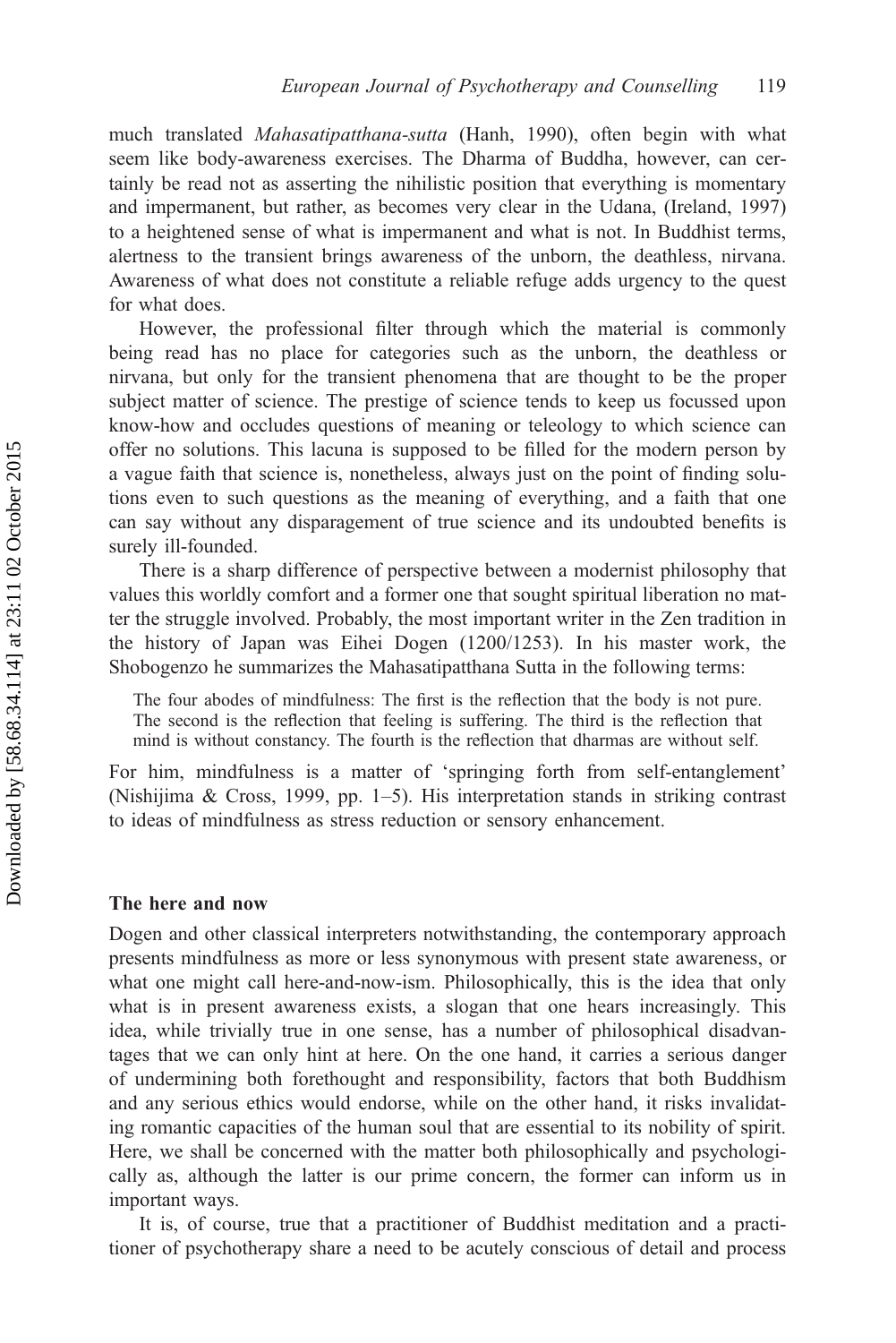and this includes but is not limited to, attention to what is happening right now. The skilled therapist notices the slightest shift in the client's voice tone or demeanor. This kind of sharp attention is one of the important skills that a therapist must acquire. It is, however, just as surely, not the only one. It is not sufficient to notice what is happening. It is also necessary to notice it in the context of what has already been revealed and whither all such seems to be tending. In other words, the future and the past are every bit as important as the present, and, if 'realness' is to judged by effect, often more real.

In fact, we can go further than this. Strictly speaking, in the very present moment, nothing happens. Nothing can happen in a moment. Happening implies a duration. When we say that we notice what is happening in the present moment, we are using our terms loosely. If something is happening, then that something is a process over a period that is more than the present moment. In fact, we probably have to drop the word moment altogether. The present really means the recent past together with the immediate future and what is noticable and remarkable about it is what changes as that duration unfolds.

Nevertheless, even this extended sense of the present is, as already mentioned, often not the most real aspect of lived experience. Causes, origins, purposes and destinations are generally more compelling than the scenery that one passes while travelling. The practice of mindfulness will enable us to notice and appreciate this scenery more, and this will often be a gain and an enrichment and, when the causes, origins, purposes or destinations happen to be oppressive, it may additionally be a relief and a respite, but such here and now awareness, while palliative in the cases suggested, will never be a substitute sufficient to replace the importance of knowing why one is travelling in the first place, where one intends to go and what one should do there. Again, we can ask ourselves whether psychotherapy is primarily about such palliative care – alleviation without cure – or whether it has a more ambitious goal.

Certainly, if we go back to the Buddhist source materials, the concern is not with defining a present moment, real or otherwise, but with a deeper awareness of the consequentiality of living one way rather than another. The Buddha's constant concern is with the developing continuum of life and how an understanding of consequentiality under-pins both wisdom and compassion. We may say that far from reducing our attention to the here and now, Buddha's agenda was to show people how their follies result from being taken in by superficial appearance and short-term thinking. What we were supposed to glean from mindfulness was a sense of continuity and greater wisdom concerning the results of intentional action rather than relief from having to think about such things.

Wisdom and compassion are certainly of immediate concern to the therapist. The therapist's task is nothing if not applied compassion, and this is practical wisdom. Those of us who are interested in what Buddhism can contribute are interested to know whether the wisdom that Buddhism suggests is indeed the one necessary to bring healing and wholeness to our clients or not. The idea that that wisdom consists in an exclusive emphasis upon the here and now, however, would be, I suggest, a mistake.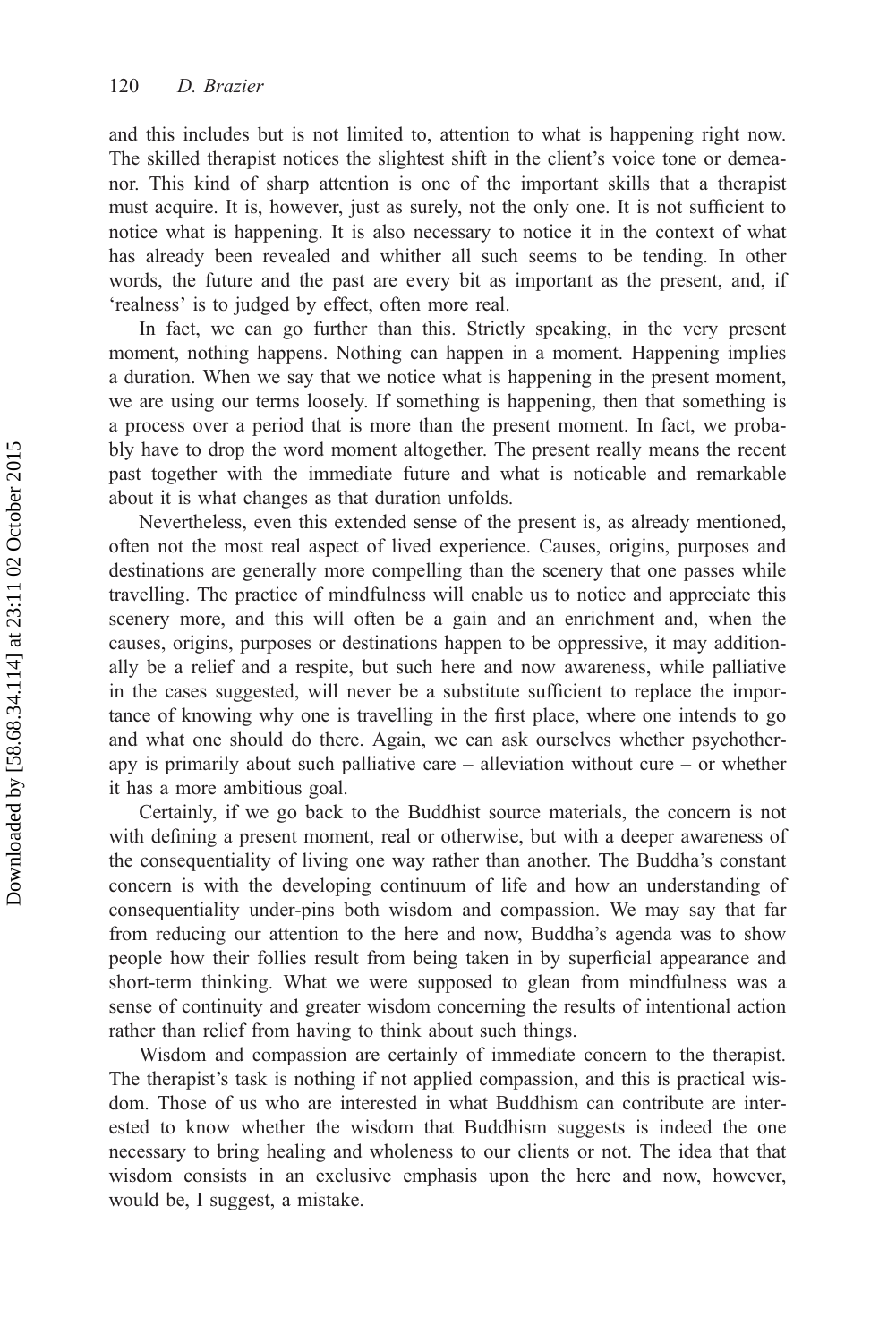#### Successful applications

What then of the evident successes of the application of mindfulness in its reformed meaning? Attention to the present does have a calming effect upon the frenzied mind and modern life may be said to induce a degree of frenzy even in people generally considered to be of sound mind and good health. The welladjusted modern person handles a welter of information and responsibilities and certainly benefits from periodic opportunities to put this burden down and let the mind rest. If the object upon which it rests is an item of nature or beauty so much the better.

We can certainly allow, therefore, that present state awareness, which is one part of mindfulness, is beneficial from time to time. Finding fault with one extreme should not send us helter-skelter to the opposite one. And not just the client. As we said earlier, the therapist also needs the ability to concentrate on the presently emerging configuration. This, of course, is not necessarily relaxing or relieving. The work of therapy, like all work, is fatiguing, but appropriately so. We should not think that relaxation is always good or that application of effort is not so. What needs to be reconsidered in the matter of mindfulness is that, in the current enthusiasm, somewhat onesided, not to say dogmatic, interpretations have tended to take a hold and the need is essentially to redress this balance. I suggest that this redress will come not by moving away from the idea of mindfulness, but by coming to an appreciation that in its original context it had a much wider, and more holistic significance, one not that different to the one that our own grandparents might have given to the term.

Let us consider another instance. A time when one does have acute here and now awareness is when one is in pain. On such occasions time seems to slow down drastically and in serious cases one wonders how one will get through the next few moments. Of course, at the very extreme, one might indeed lose consciousness and one might consider this a blessed relief. Now, if Nature's remedy is to have us lose consciousness, we might do well to ask why we think that consciousness should always be the right remedy. It evidently is not. There is a place for unconsciousness.

#### The value of unconsciousness

At least since the Delphic slogan 'Know thyself' and certainly since Freud's 'Where id was there shall ego be', there has been a tendency in Western psychology to assume that consciousness is all good. Many psychotherapy practitioners tend to assume that their job is to bring things to consciousness that were formerly out of awareness. However, there are probably just as many instances in which consciousness impedes as those in which it helps. Self-consciousness can certainly be a terrible blight, adversely affecting performance in a wide range of situations. This could, in fact, be one of the reasons why research has so conspicuously failed to find a positive relationship between experience of being in therapy oneself and ability to perform as a therapist. Being in therapy probably, in general, has the effect of increasing self-consciousness, and this factor may be quite sufficient to wipe out any gains accruing as a result of resolving particular personal issues. Consciousness is not the all-good that it is widely assumed to be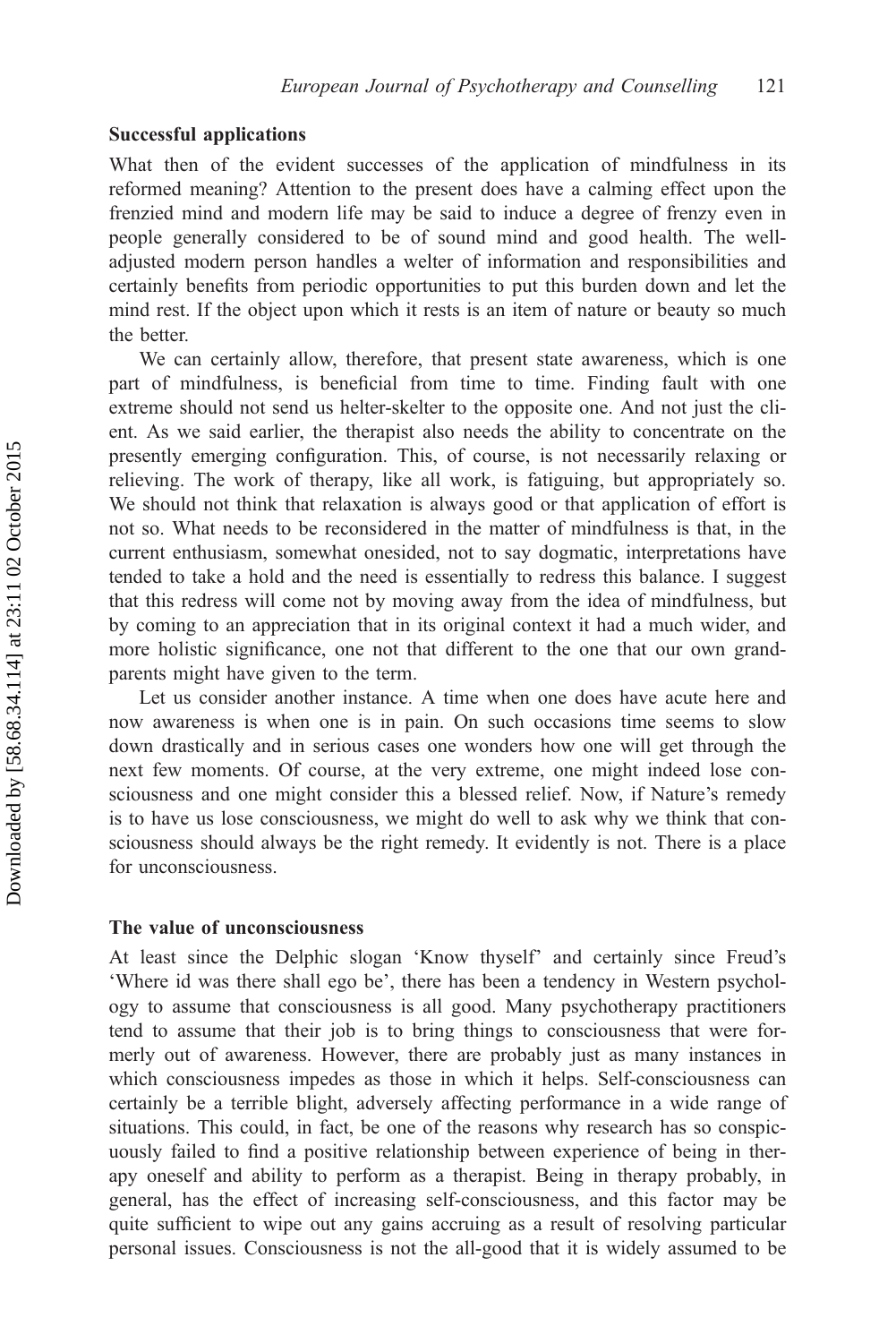and there is often a case to be made for keeping some things out of consciousness as much as possible.

One can be sure, I suggest, that if Nature provided something there was a reason for it and we are amply provided with unconsciousness, both of the kind that occurs when we are not awake and of the kind when we are awake but unaware. Most of our vital processes take place out of consciousness. For the most part, I am quite happy to let my body get on with the business of secreting and distributing whatever hormones and digestive juices it thinks appropriate and it only needs to let me know when something goes seriously wrong. That is surely as it should be. Similarly, in our social life, we do not need to know everything. In many, many such cases, there is no reason to think that we could do better than natural process. Awareness would lead us to try to manipulate what we would do better to leave well alone.

Nor is the value of unconsciousness purely negative. If our minds did not fall into reverie, we would probably be a good deal less ingenious or creative. Now a certain kind of mindfulness can play an important part here garnering the results of intuitive processes. The method known as Focusing (Gendlin, 1978/2007) developed by Eugene Gendlin capitalises on this and Focusing can be regarded as an early valuable application of mindfulness in Western psychology, though it probably developed more or less independently of Buddhist influence. Like the Buddhist method, Focusing is primarily aimed at deriving meaning from direct awareness. It implies a co-operation between the conscious and unconscious in which the rational is, as Albert Einstein put it, the servant of the intuitive.

To live constructively and creatively, many different kinds and modes of consciousness, including those that, since Freud, we have learnt to call the unconscious, must co-operate. Immediate here and now awareness is only one and it has its place and where there is a deficiency of it there is a value in its cultivation, but it is only one dimension of human functioning among many and the others are just as significant.

When one is in pain, distraction may be a greater mercy than awareness. When we marvel at operations being performed under the influence of hypnosis the hypnotic effect that we are marvelling at is essentially distraction. Certainly, the thing that is most useful in such cases is a form of non-consciousness, and if we cannot do it by hypnosis, then we are quite happy to rely on chemicals to achieve a similar effect.

#### Selective attention

Again, when we talk of distraction we are referring to the fact that the mind can only be fully conscious of one thing at the expense of other things. Mindfulness certainly cannot mean to be aware of everything all the time as this is beyond human capacity. Freud, indeed, suggested that one of the functions of the senses is to filter what would otherwise be an overwhelming cascade of sensory input.

If mindfulness is a matter of fixing attention upon something, be it the muscle tone in your left arm, the tree in the garden or the deep meaning of the Buddha's doctrine, then it must, of necessity, also be a matter of withdrawing attention from other things. We could, therefore, say that mindfulness is a restriction of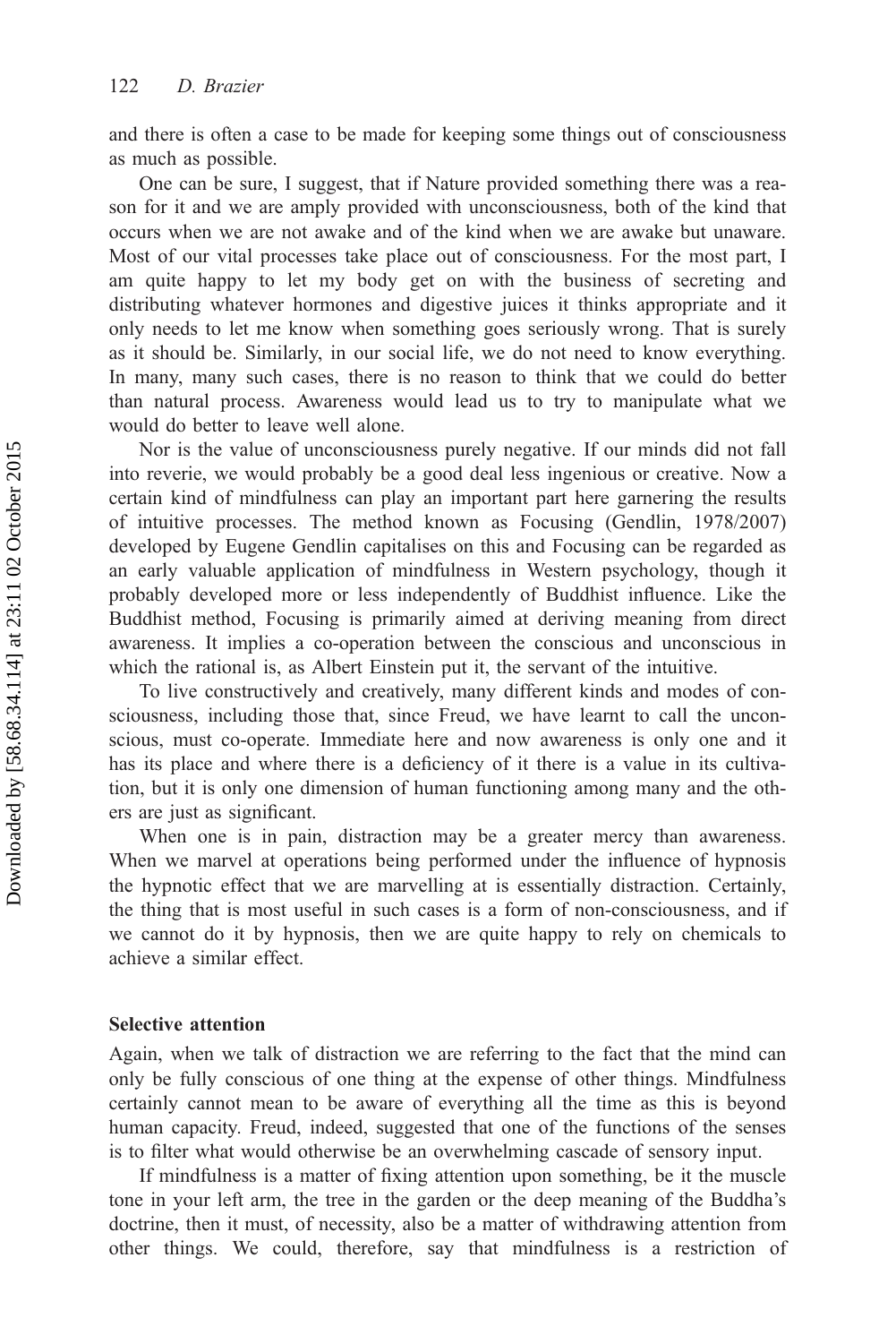consciousness or that it is an exclusion of some areas of awareness with as much justice as we can call it consciousness, awareness or concentration.

Once we start to consider mindfulness in this way the question 'Mindful of what?' becomes salient. The sudden rise of a wide variety of 'mindfulness-based …' therapies gives evidence to the fact that mindfulness can mean quite different things in different contexts. No doubt a soldier is taught to be mindful of not getting his rifle wet while crossing a river just as much as a nurse is mindful of the comfort of her patient, but here, of course, we have slipped away from the contemporary redefinition of the term back into the traditional usage, a usage that used to be as much Western as Eastern.

However, I think we have already here had enough small forays into the implications to see that mindfulness redefined as a state of active, open attention to what is concretely present has its uses, but is probably currently being oversold. It is sometimes useful to observe your thoughts and feelings as if from a distance and it is sometimes useful to temporarily suspend judgement about them in various ways that might be habitual. It is sometimes useful to pay attention to the state of one's physical organism, its muscle tone, its involuntary processes. It is sometimes useful and can be pleasant, to look out of the window and regard the sky or, while on a country walk to pay attention to the air, the trees, the wind and flowers, or, even, while walking in somewhere that is not normally considered attractive, to notice small details in new ways so that a freshness of perception shifts one out of old ruts and makes a poem even of a heap of dirt, a dustbin, or a broken domestic appliance.

All of these things, any of which might in different contexts fall within the rubric of mindfulness in its modern usage, can be useful, pleasant, relaxing or healthy sometimes and, in the interests of therapy, one could prescribe them. However, none of them are panaceas and one can easily imagine situations where prescribing the opposite might be more appropriate or productive and one knows that Buddha often did. The cancer patient suffering from a tumour does not need more awareness, and they need more opiate. The artist needs to be sharply aware at least some of the time, but the poet also needs to dream. While driving one's car, it may sometimes be charming to use the attention that is superfluous to the needs of controlling the vehicle to observe the roadside scenery, but there may be other times when the same surplus may be more profitably deployed in being engrossed in conversation with the person sitting next to you. There are times when it benefits us to be in control or to be distant from our process, but ecstacy comes when we lose it and submerge and the benefits of being completely lost in the flow are well attested (Csikszentmihalyi, 1990).

There is then the consideration whether the flow experience is mindfulness or not. I might be considered to have been unmindful, on one definition, to have forgotten my girlfriend's birthday, or, on another, to have not noticed that she was wearing a new dress, but in either case, it was probably because I was in the flow of some other consideration. It might be considered mindful to be in the flow of a tennis match but not of a dream, though, of course, while the tennis might yield an ephemeral satisfaction, the dream just might change the whole course of one's life. Here, again, we are back to the question of immediate relief vs. long-term authenticity.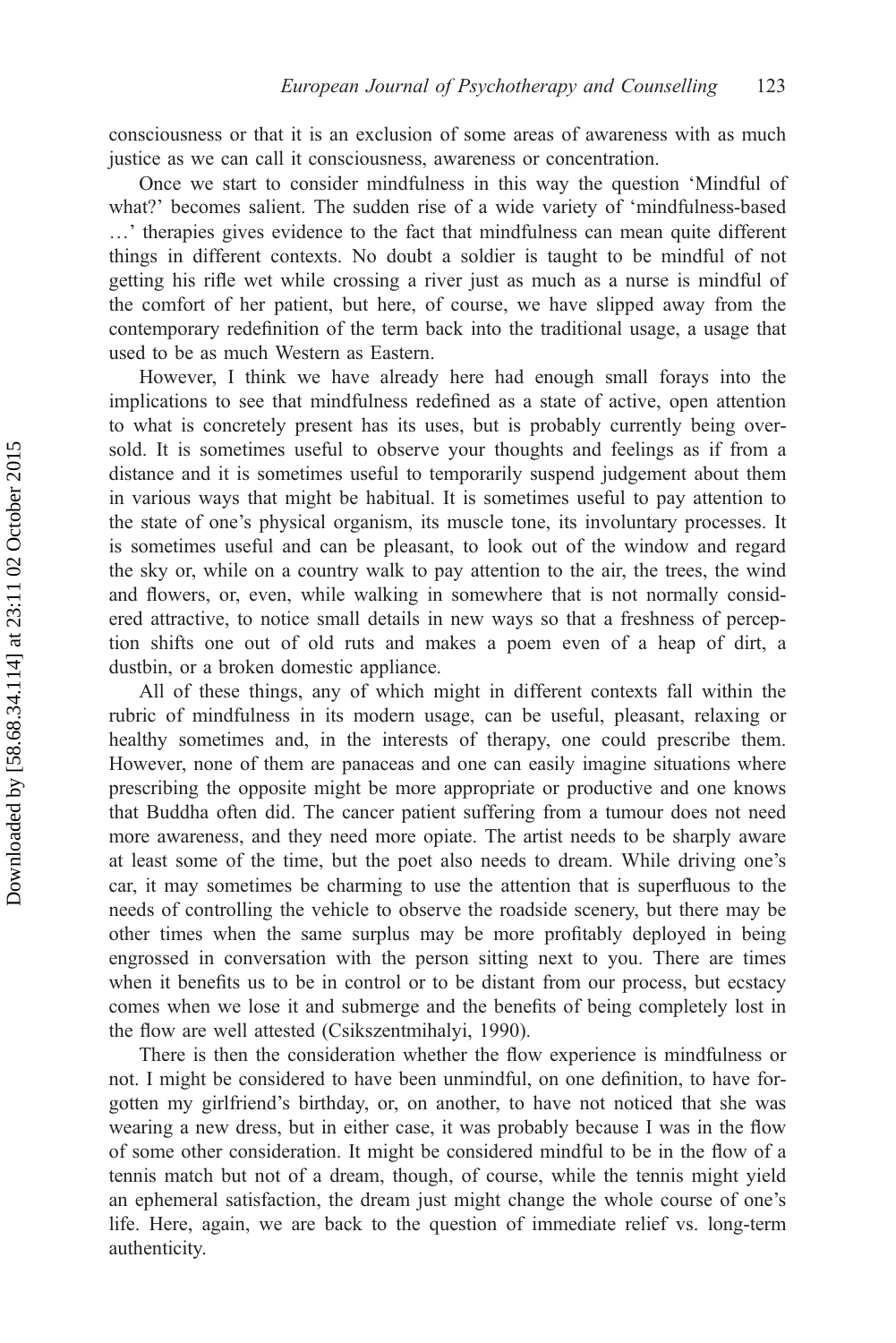#### The therapeutic use of awareness

So what is this reformed mindfulness good for? Primarily, it is claimed as an antidote to stress and stress-related illness (Kabet-Zin op.cit.), and, to some extent, as useful in cases of chronic pain. Chronic pain will tend to lead to muscle tension and spasm so anything that is effective in reducing stress should be beneficial in pain cases too. So this means that the primary claim is for stress reduction. There can be little doubt now that there is some validity in this claim. Bringing awareness back to things that compel attention by being immediately present does take the mind away from the factors that give rise to stress and thereby allows a very useful degree of relaxation to occur. Other areas where results are claimed is in the treatment of obsessive-compulsive disorders, in the management of anxiety (Orsillo & Roemer, 2005), and as an aid to the prevention of relapse in patients recovering from a variety of conditions including addiction and depression (Segal, Williams, & Teasdale, 2002; Williams, Teasdale, Segal, & Kabat-Zinn, 2007). There is no reason to doubt on fundamentalist grounds that at least some of these claims are valid.

The point that I want to make is not to deny that many people may have been helped by changing their patterns of attention, simply that we should be careful what conclusions we draw from this. Without intending to be facetious, would these people have been less helped by taking up jogging, could they have been induced to do so? Or having sex more frequently? Or gardening? There are any number of things that do one good, and it is certainly the case that most of us respond positively to the attention of professionals who are enthusiastic and seem to know what they are doing. What I do doubt is that we have here a method for inducing greater psychological maturity, which I am inclined to think was the aim of the original Buddhist notion of smriti when taken in the context of the other enlightening factors of which it is one element.

#### Should psychotherapy be mindfulness-based?

To my way of thinking, psychotherapy is not simply or even primarily concerned with stress reduction, but with the condition of the whole person and the living of an authentic life which means one grounded in truths derived from long-term experience so I think there is serious reason to question whether any real or complete psychotherapy can be 'mindfulness based' in the modern usage of the term. An approach *based* on the technique of mindfulness could only have application to a narrow range of conditions and probably only to some aspects of those conditions.

A patient comes to me and tells me that she has a persistent delusion of having killed a baby and this delusion is disrupting her life inasmuch as she cannot leave a building without searching it first to make sure that she did not unwittingly hide the body somewhere. Obviously, I am going to pay attention to the client and her condition and one might say that therein I am being mindful. Again, it might form part of the therapy to ask the client to observe some aspects of her feelings and behaviour in certain situations. These are probably elements that would form some part of the work of any therapist dealing with such a case. Clearly, however, none of this warrants us calling the work mindfulness-based. To be mindfulness-based, we would surely have to think that the curative factor is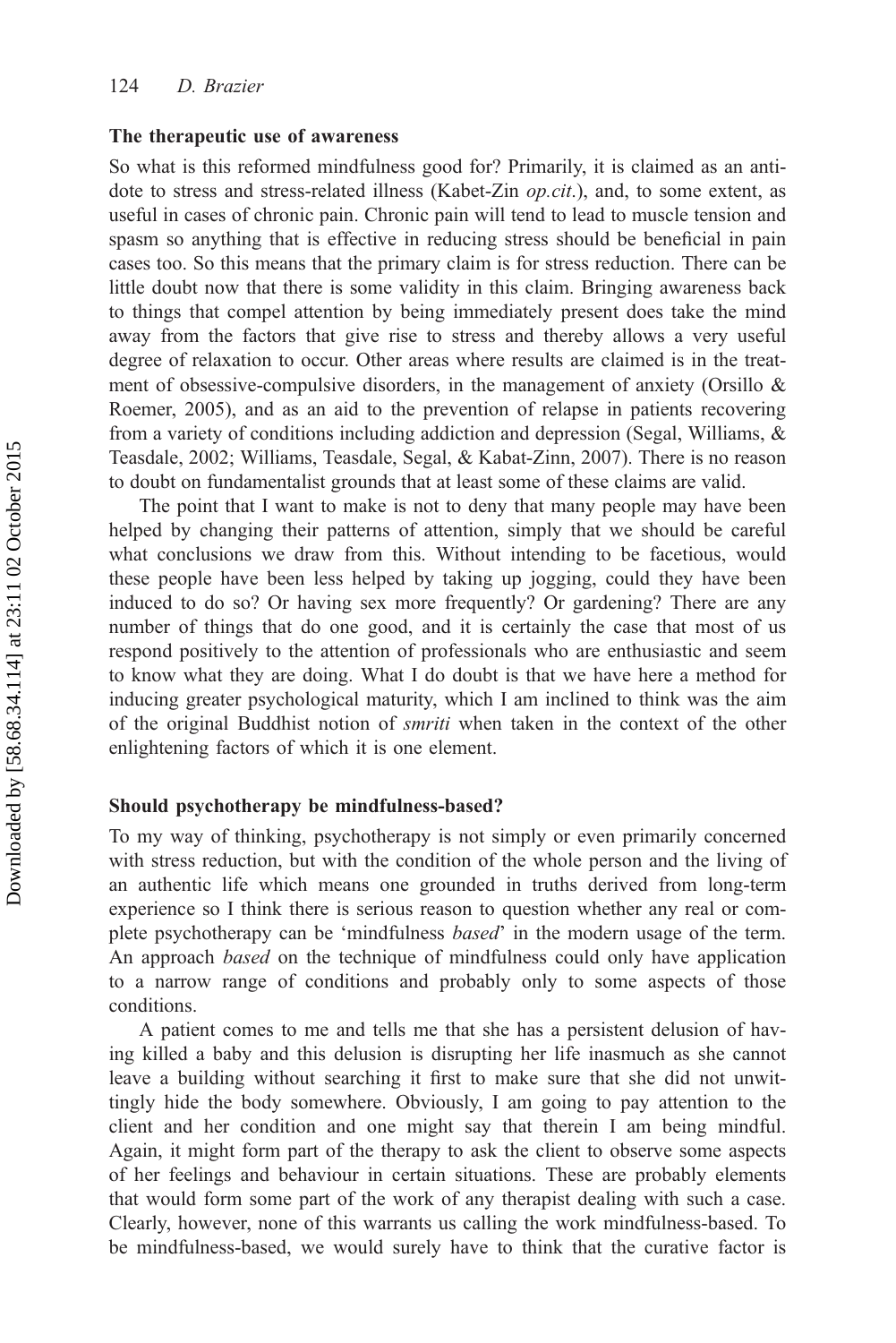going to be this patient's development of here and now awareness. However, the client is generally already overly aware due to her deluded terror of being found out as a murderess.

Another client tells me about the troubles in his marriage, his wife's infidelity, his own temptation to follow suit, the wreckage of his former dream of domestic harmony. Or, another wants to be free from a recurrent tendency to self-defeating patterns of behaviour at work. Another is suffering from a depression triggered by a trivial loss of status, the condition being wholly out of proportion to the precipitating event. None of these are particularly unusual cases. Each will require care, listening, thought, reflection, warm-heartedness and intelligence. The therapist will do well to have a wide experience of life and a sympathetic understanding of humanity's polymorphous perversity. Along the way both patient and client may be sometimes engaged in sharp attention to the present moment, sometimes in allowing their minds to wander in free-floating semi-consciousness, sometimes attentive to phenomena arising in the body, sometimes to purely intellectual considerations, sometimes to the present moment, more often to the past. Is there really a reason to privilege one of these modes over the others?

I do not think that there is. Nor do I think that doing so would actually be in line with what was intended by the Buddhist term in its original context, a context in which stress-reduction was not a primary consideration. In that context mindfulness meant to be aware of what one knew and it went with investigation that was the finding out of what one does not yet know. Smriti is to not let oneself be distracted from what one knows. This, of course, is distinctly different from the contemporary usage.

#### The nature of psychotherapy

The Buddha lists seven factors of enlightenment. In addition to mindfulness and investigation, there are enthusiasm, rapture, poise, samadhi and equanimity. Samadhi is often translated as concentration, but it contains the implication of concentration on a greater vision of things. If a person can be true to what they already know while being open to new discovery, can be enthusiastic in their search and go into raptures over what they find, yet have poise, faith in a greater vision and the equanimity to handle setbacks, then they will surely make progress in spiritual and psychological maturity. As therapists we might well find ourselves supporting the growth of all or any of these factors in our client and the ways that we find to do so will be as diverse as the clients who bring their life dilemmas to us. Psychotherapy is an all-encompassing art, not the application of a few simplistic techniques in a one-size fits all philosophy.

Although this is not the meaning that is currently attached to the term mindfulness, it is one that makes good sense. Here and there, awareness is one element in the complex business of life, and we can all benefit from improvement in this as in many other areas. To give it exclusive or excessive weight in our philosophy of what we think we are doing in the therapeutic art would be like thinking that because blue is useful when painting sea or sky that all painting should be blue-based. This would be getting the matter out of proportion. Mindfulness in its traditional meaning is certainly a wholesome factor both for therapist and for